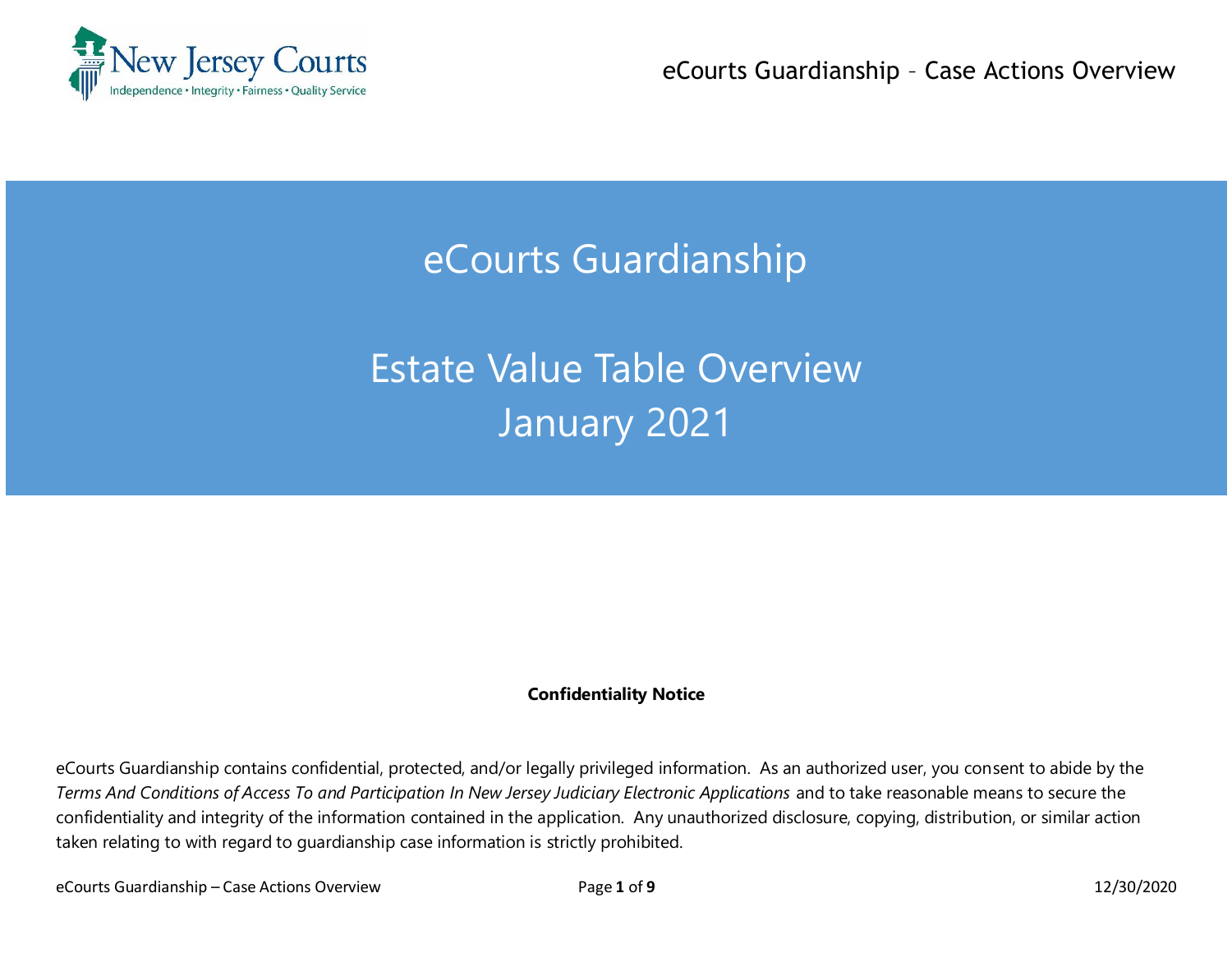

| <b>Estate Value Table</b><br><b>Section Overview</b><br>Within Case Management, each<br>case has the following sections<br>or "twisties": | <b>eCOURTS HOME</b><br><b>CASE MANAGEMENT</b><br><b>Report Review</b><br>Case Search<br><b>Manage Case</b> | <b>UPLOAD DOCUMENT</b><br><b>CASE JACKET</b>                       |                                    | User: susan.flynn                                |
|-------------------------------------------------------------------------------------------------------------------------------------------|------------------------------------------------------------------------------------------------------------|--------------------------------------------------------------------|------------------------------------|--------------------------------------------------|
| Case Details<br>$\bullet$                                                                                                                 | Case Details<br>County: ATLANTIC<br>▶ Judgment                                                             | County Docket No.: ATL-2018<br><b>Status: ACTIVE</b><br>11/07/2018 | Date Filed: 08/21/2018             | <b>View Case Jacket</b>                          |
| Judgment<br><b>Estate Value</b><br>$\bullet$<br>Incapacitated Person (IP)<br>$\bullet$                                                    | Estate Value<br>Incapacitated Person (IP) Profile                                                          | Initial Estate Value: \$ 22,000<br><b>GIDEON GRAHAM</b>            | Current Net Estate Value: \$22,400 | <b>STATUS: ACTIVE</b>                            |
| Profile<br>IP Attorney Profile<br>$\bullet$                                                                                               | ▶ IP Attorney Profile                                                                                      | <b>TEST ERIC BRAND III</b><br><b>ALBERT GRAHAM</b>                 |                                    | <b>STATUS: INACTIVE</b><br><b>STATUS: ACTIVE</b> |
| Guardian Profile for each<br>$\bullet$<br>guardian                                                                                        | Guardian Profile<br>Case Action                                                                            |                                                                    | Appointment Date:                  |                                                  |
| Case Action<br>This QRG details the function of<br>the Estate Value section.                                                              | Guardian O                                                                                                 |                                                                    |                                    | Find New Case                                    |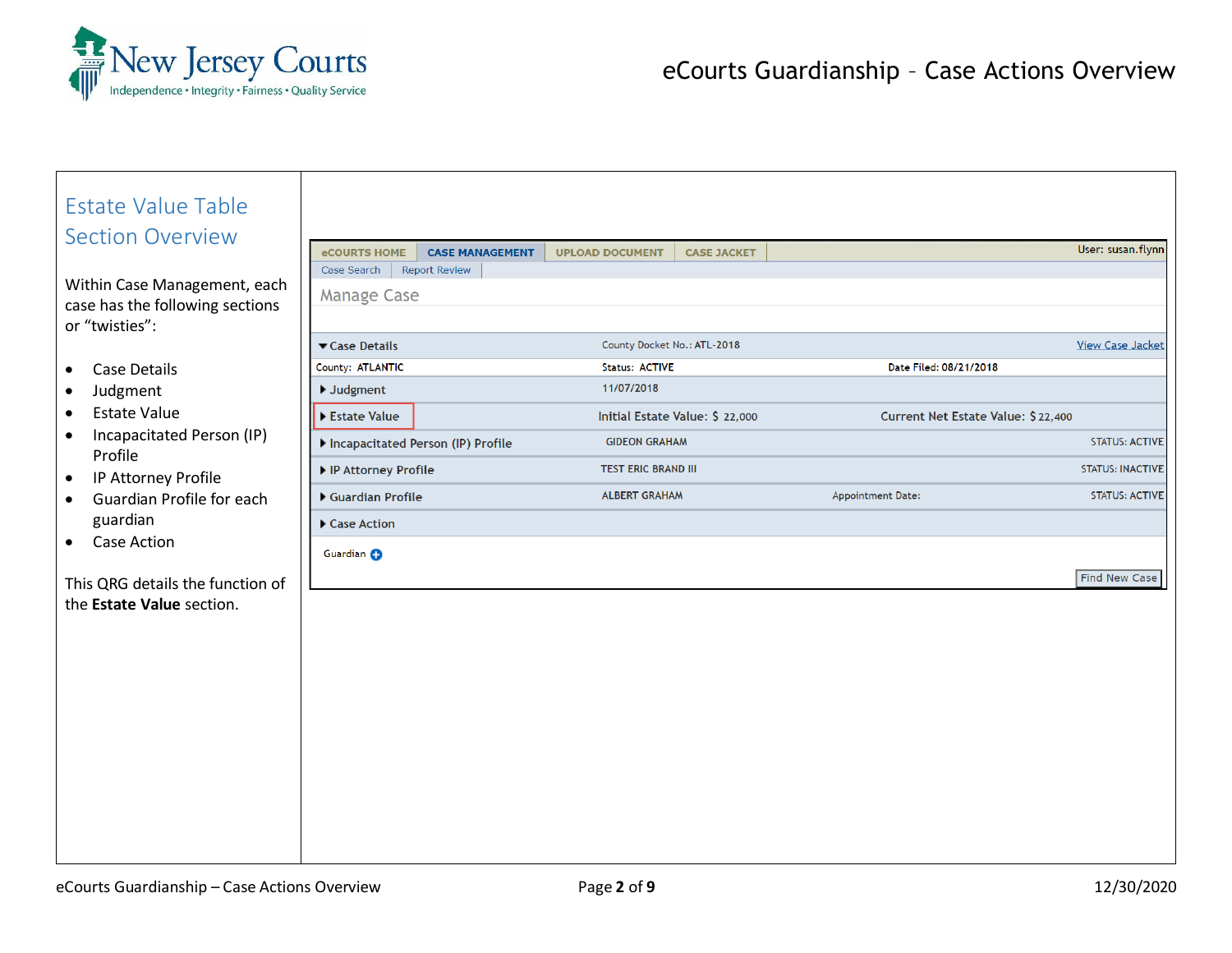

| This section tracks the value of      |                                |                          |                             |                                                             |                                    |                         |
|---------------------------------------|--------------------------------|--------------------------|-----------------------------|-------------------------------------------------------------|------------------------------------|-------------------------|
| the guardianship estate over the      |                                |                          |                             |                                                             |                                    |                         |
| life of the case.                     |                                |                          |                             |                                                             |                                    |                         |
|                                       |                                |                          |                             |                                                             |                                    |                         |
| 'Initial Estate Value' is the value   |                                |                          |                             |                                                             |                                    |                         |
| of the estate at the beginning of     |                                |                          |                             |                                                             |                                    |                         |
| the case (Case Initiation             |                                |                          |                             |                                                             |                                    |                         |
| Documents or Inventory).              | Case Details                   |                          | County Docket No.: ATL-2018 |                                                             |                                    | <b>View Case Jacket</b> |
|                                       | County: ATLANTIC               |                          | <b>Status: ACTIVE</b>       |                                                             | Date Filed: 08/21/2018             |                         |
| 'Current Net Estate Value' is the     | $\blacktriangleright$ Judgment |                          | 11/07/2018                  |                                                             |                                    |                         |
| value of the estate as reported       | ▼ Estate Value                 |                          |                             | Initial Estate Value: \$ 22,000                             | Current Net Estate Value: \$22,400 |                         |
| by the guardian(s) in the most        |                                |                          |                             | Initial Estate Value: 22,000                                |                                    |                         |
| recent periodic reports (Annual       |                                |                          |                             |                                                             |                                    |                         |
| Report, EZ Accounting,                |                                | Date                     | <b>Estate Value</b>         | <b>Action</b>                                               | <b>Entered By</b>                  |                         |
| Comprehensive Accounting, SS          |                                | 11/08/2019               | \$22,400                    | <b>EZ Accounting Report</b>                                 | susan.flynn                        |                         |
| Representative Payee Report).         |                                | 12/26/2018<br>08/21/2018 | \$22,000<br>\$0             | <b>Inventory Report</b><br><b>Case Initiation Documents</b> | susan.flynn<br>susan.flynn         |                         |
|                                       |                                |                          |                             |                                                             |                                    |                         |
| <b>NOTE:</b> The Initial Estate Value |                                |                          |                             |                                                             |                                    |                         |
| and the Current Net Estate            |                                |                          |                             |                                                             |                                    |                         |
| Value will be the same until a        |                                |                          |                             |                                                             |                                    |                         |
| periodic report is uploaded.          |                                |                          |                             |                                                             |                                    |                         |
|                                       |                                |                          |                             |                                                             |                                    |                         |
| The values displayed in the table     |                                |                          |                             |                                                             |                                    |                         |
| come from:                            |                                |                          |                             |                                                             |                                    |                         |
|                                       |                                |                          |                             |                                                             |                                    |                         |
| 1) Reports are uploaded to the        |                                |                          |                             |                                                             |                                    |                         |
| Case Jacket; and                      |                                |                          |                             |                                                             |                                    |                         |
|                                       |                                |                          |                             |                                                             |                                    |                         |
| 2) Updates to the 'Net Estate         |                                |                          |                             |                                                             |                                    |                         |
| Value' field in Report                |                                |                          |                             |                                                             |                                    |                         |
| Review during the review              |                                |                          |                             |                                                             |                                    |                         |
| process.                              |                                |                          |                             |                                                             |                                    |                         |
|                                       |                                |                          |                             |                                                             |                                    |                         |
|                                       |                                |                          |                             |                                                             |                                    |                         |
|                                       |                                |                          |                             |                                                             |                                    |                         |
|                                       |                                |                          |                             |                                                             |                                    |                         |
|                                       |                                |                          |                             |                                                             |                                    |                         |
|                                       |                                |                          |                             |                                                             |                                    |                         |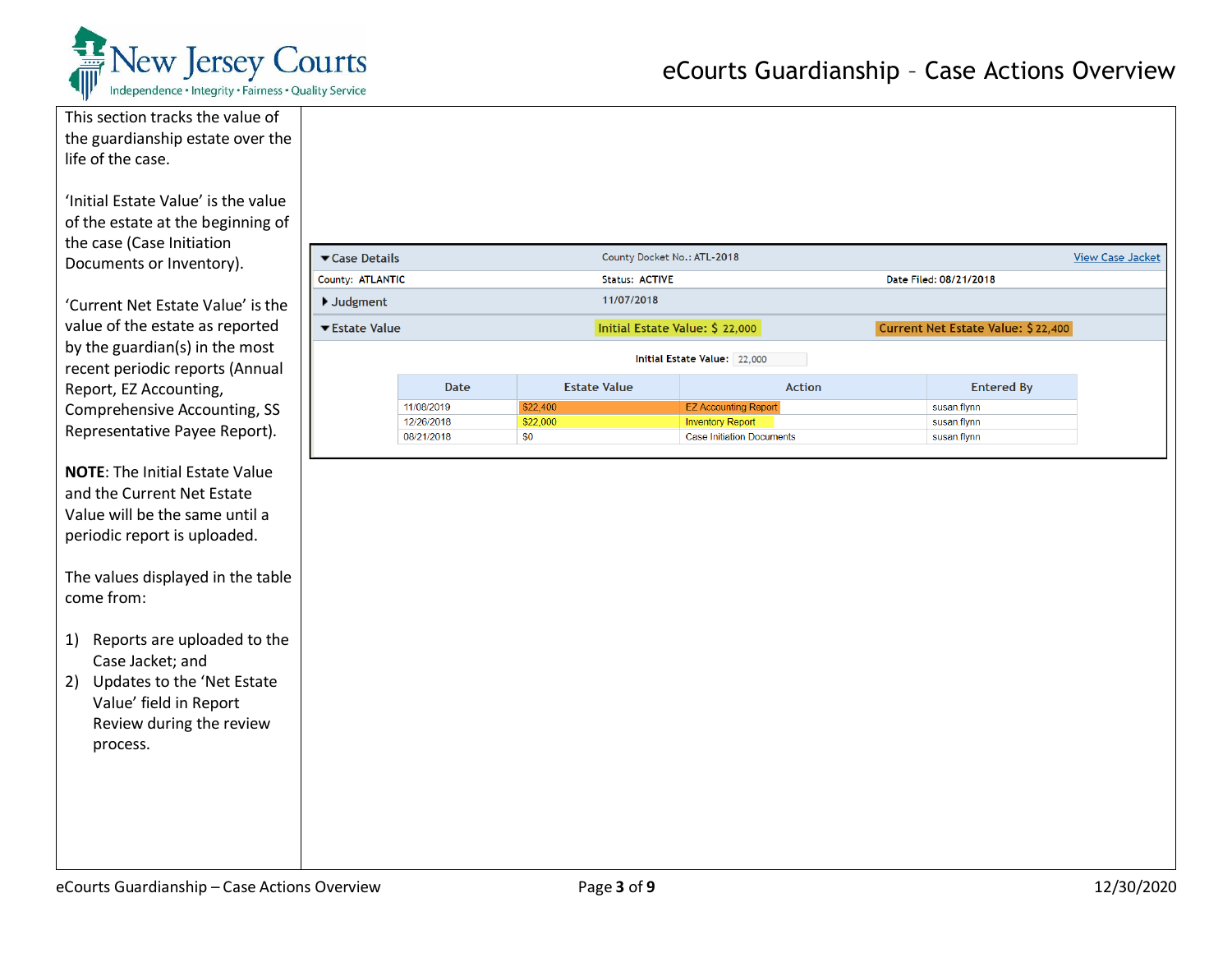

| Estate Value at Upload                                            |                                                        |                                                                                          |                                                  |
|-------------------------------------------------------------------|--------------------------------------------------------|------------------------------------------------------------------------------------------|--------------------------------------------------|
| At upload, enter the 'Net Estate<br>Value' as follows:            |                                                        |                                                                                          |                                                  |
| <b>Case Initiation Documents:</b>                                 | <b>eCOURTS HOME</b><br><b>CASE MANAGEMENT</b>          | <b>UPLOAD DOCUMENT</b><br><b>CASE JACKET</b>                                             | User: susan.flynn                                |
| Enter 'Total Net Estate' from<br>1)                               | <b>Upload Documents</b>                                |                                                                                          |                                                  |
| the Recapitulation in the                                         | <b>Back</b>                                            |                                                                                          |                                                  |
| Inventory; OR if there is no<br>Inventory,                        | Case Details                                           | County Docket No.: ATL-2018                                                              | <b>View Case Jacket</b>                          |
| 2) Certification of Assets; OR if                                 | <b>Documents Due:</b>                                  |                                                                                          |                                                  |
| neither document is in the file<br>3) Enter 0                     | • Qualification Documents from Guardian GRAHAM, ALBERT | Documents listed below are either missing or overdue, and therefore need to be uploaded. |                                                  |
| Inventory:                                                        | <b>Select Document Type</b><br><b>Document Type:</b>   | <b>Filed Date:</b><br>Guardian(s):                                                       | <b>Net Estate Value:</b>                         |
| Enter 'Total Net Estate' from the                                 | $\vee$<br><b>EZ Accounting Report</b>                  | 11/09/2020<br>F<br><b>LBERT GRAHAM</b>                                                   | A Choose File No file chosen<br>$\blacktriangle$ |
| Recapitulation                                                    | $\bullet$                                              |                                                                                          |                                                  |
| <b>EZ Accounting:</b>                                             |                                                        |                                                                                          | <b>Back</b><br>Continue                          |
| Ending Cash Balance (Line 4 of<br>the Summary Section)            |                                                        |                                                                                          |                                                  |
|                                                                   |                                                        |                                                                                          |                                                  |
| <b>Comprehensive Accounting:</b>                                  |                                                        |                                                                                          |                                                  |
| Cash at End of Period (section 2)<br>plus Ending Assets (Part II) |                                                        |                                                                                          |                                                  |
| <b>Social Security Representative</b>                             |                                                        |                                                                                          |                                                  |
| Payee Report:<br>Enter 0                                          |                                                        |                                                                                          |                                                  |
| <b>Annual Report:</b><br>Enter amount listed in Schedule<br>F     |                                                        |                                                                                          |                                                  |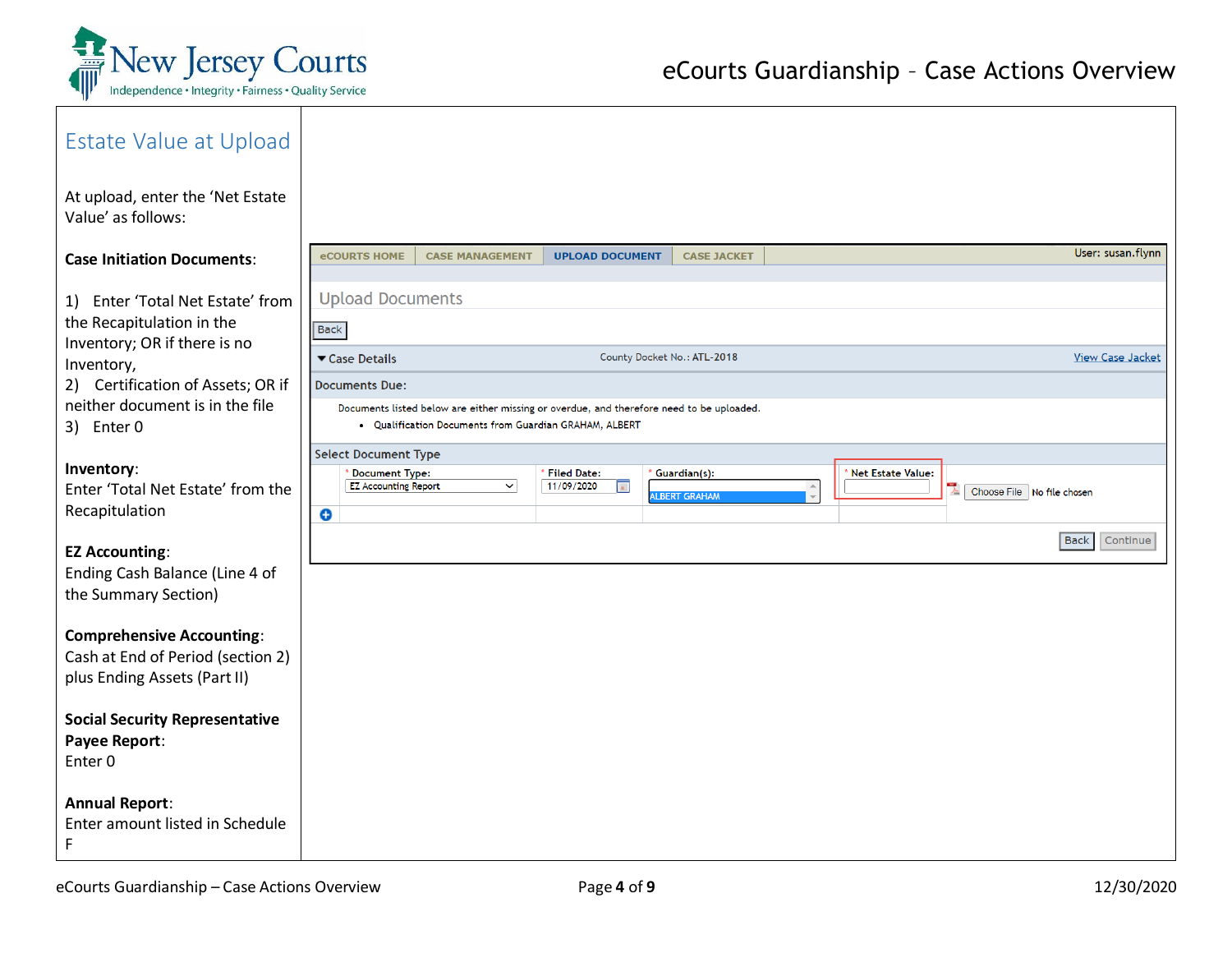

#### Estate Value from Report Review

- 1. Initial Estate Value comes from the upload of Case Initiation Documents, or from the Inventory, whichever is filed latest. **NOTE**: This value does not change after an Inventory is filed.
- 2. Current Net Estate Value comes from the most recently filed periodic repor (EZ Accounting, Comprehensive Accounting or Annual Report)
- 3. Net Estate Value for this report comes from the report under review.

**NOTE**: the net estate value for the report under review is the current net estate value only if is the most recently filed report

| Docket Number                                                                                                             | IP Name                                                                                                                                                                          | Report type                 | Status                          |  |  |  |
|---------------------------------------------------------------------------------------------------------------------------|----------------------------------------------------------------------------------------------------------------------------------------------------------------------------------|-----------------------------|---------------------------------|--|--|--|
| ATL-2018                                                                                                                  | Gideon Graham                                                                                                                                                                    | <b>EZ Accounting</b>        | New Report                      |  |  |  |
| Judgment Date                                                                                                             | <b>Filed Date</b>                                                                                                                                                                | <b>Initial Estate Value</b> | <b>Current Net Estate Value</b> |  |  |  |
| 11/07/2018                                                                                                                | 11/08/2019                                                                                                                                                                       | \$22,000                    | \$22,400                        |  |  |  |
| <b>Bond Amount</b>                                                                                                        | <b>Transaction ID</b>                                                                                                                                                            |                             |                                 |  |  |  |
| \$15,000                                                                                                                  | GMP20201000117                                                                                                                                                                   |                             |                                 |  |  |  |
| <b>Quick Links</b>                                                                                                        |                                                                                                                                                                                  |                             |                                 |  |  |  |
| Case Jacket   EZ Accounting                                                                                               |                                                                                                                                                                                  |                             |                                 |  |  |  |
| <b>New Report Review</b>                                                                                                  |                                                                                                                                                                                  |                             |                                 |  |  |  |
|                                                                                                                           | Answer all questions below based on comparison to the Inventory or the prior year's reporting.                                                                                   |                             |                                 |  |  |  |
| 1. Is the reporting period correct?                                                                                       |                                                                                                                                                                                  |                             | $\bigcirc$ Yes $\bigcirc$ No    |  |  |  |
| 2. Is the correct reporting form used?                                                                                    |                                                                                                                                                                                  |                             | $)$ Yes $()$ No                 |  |  |  |
| 3. Does the report contain all required information?                                                                      |                                                                                                                                                                                  |                             |                                 |  |  |  |
| 4. Do the income and disbursements appear accurate and consistent with the judgment, other orders, and any prior reports? |                                                                                                                                                                                  |                             |                                 |  |  |  |
| 5. Do the disbursements match the IP's condition and residential arrangement?                                             |                                                                                                                                                                                  |                             | $\bigcirc$ Yes $\bigcirc$ No    |  |  |  |
|                                                                                                                           | 6. Were any gifts or donations appropriate and consistent with the judgment, other orders, and any prior reports?                                                                |                             | $)$ Yes $()$ No                 |  |  |  |
| reports?                                                                                                                  | 7. Were any fees, commissions, reimbursements or other payments to the guardian or other professionals appropriate and consistent with the judgment, other orders, and any prior |                             | $\bigcirc$ Yes $\bigcirc$ No    |  |  |  |
| 8. Was any change in ownership of assets reported?                                                                        |                                                                                                                                                                                  |                             | ) Yes ( ) No                    |  |  |  |
| 9. Based on the current estate value, is the bond amount appropriate?                                                     |                                                                                                                                                                                  |                             | $\bigcirc$ Yes $\bigcirc$ No    |  |  |  |
|                                                                                                                           | 10. Based on the current estate value and the guardian's relationship with the IP, are the guardian reporting requirements appropriate?                                          |                             | $)$ Yes $()$ No                 |  |  |  |
| 11. Based on this report, should the guardian's appointment be reviewed?                                                  |                                                                                                                                                                                  |                             | $)$ Yes $()$ No                 |  |  |  |
| 12. Are there other areas of concern?                                                                                     |                                                                                                                                                                                  |                             | $\bigcirc$ Yes $\bigcirc$ No    |  |  |  |
| 13. Are there mathematical errors in the report?                                                                          |                                                                                                                                                                                  |                             | () Yes() No<br>3                |  |  |  |
|                                                                                                                           |                                                                                                                                                                                  |                             | $$22,400$ (?)                   |  |  |  |
| 14. Net Estate Value (NEV) for this report                                                                                |                                                                                                                                                                                  |                             |                                 |  |  |  |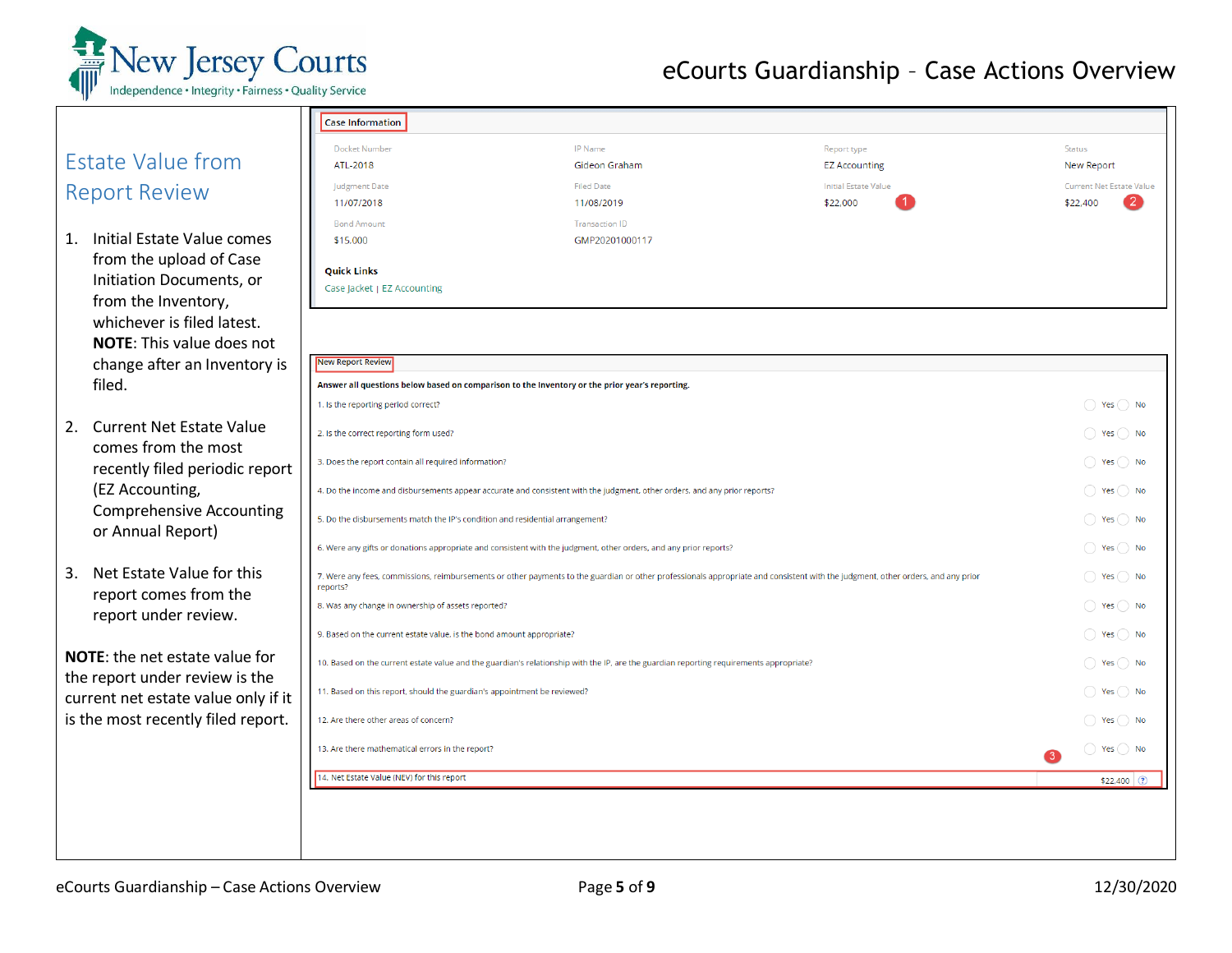

| <b>Updating Net Estate</b>                 | 14. Net Estate Value (NEV) for this report                                        |                         |                                                                                                |                                     |                          | $$22,040$ ?                           |  |
|--------------------------------------------|-----------------------------------------------------------------------------------|-------------------------|------------------------------------------------------------------------------------------------|-------------------------------------|--------------------------|---------------------------------------|--|
| Value in Report                            |                                                                                   |                         |                                                                                                |                                     |                          |                                       |  |
|                                            |                                                                                   |                         |                                                                                                |                                     |                          |                                       |  |
| Review                                     |                                                                                   |                         |                                                                                                |                                     |                          | $\mathbf{2}$<br><b>Cancel</b><br>Save |  |
|                                            |                                                                                   |                         |                                                                                                |                                     |                          | <b>Next</b>                           |  |
| The net estate value for the               |                                                                                   |                         |                                                                                                |                                     |                          |                                       |  |
| report under review should be              |                                                                                   | Confirm Submission<br>× |                                                                                                |                                     |                          |                                       |  |
| updated if the value does not              |                                                                                   |                         |                                                                                                |                                     |                          |                                       |  |
| match what is in the report.               |                                                                                   |                         | A Are you sure you want to edit the Net Estate Value amount?                                   |                                     |                          |                                       |  |
|                                            |                                                                                   |                         | This will create a new record in the Estate Value ledger within Case Management when review is |                                     |                          |                                       |  |
| Make the update<br>1)                      |                                                                                   | submitted.              |                                                                                                |                                     |                          |                                       |  |
| Click 'Next'<br>2)                         |                                                                                   |                         |                                                                                                |                                     | <b>Confirm</b><br>Cancel |                                       |  |
| Confirm that you want to<br>3)             |                                                                                   |                         |                                                                                                |                                     | 3                        |                                       |  |
| edit the net estate value                  |                                                                                   |                         |                                                                                                |                                     |                          |                                       |  |
| 4) When the review is                      |                                                                                   |                         |                                                                                                |                                     |                          |                                       |  |
| submitted, the current net<br>$\checkmark$ | Review submitted.                                                                 |                         |                                                                                                |                                     |                          | $\circledcirc$                        |  |
| estate value will update IF                | <b>Case Information</b>                                                           |                         |                                                                                                |                                     |                          |                                       |  |
| the report was the most                    | <b>Docket Number</b><br>ATL-2018                                                  |                         | <b>IP</b> Name<br>Gideon Graham                                                                | Report type<br><b>EZ Accounting</b> | Status                   | <b>Pending Final Review</b>           |  |
| recently filed report                      | Judgment Date                                                                     |                         | <b>Filed Date</b>                                                                              | <b>Initial Estate Value</b>         |                          | <b>Current Net Estate Valu</b>        |  |
| 5) Click 'Close' to exit the               | 11/07/2018                                                                        |                         | \$22,000<br>11/08/2019                                                                         |                                     | \$22,040                 | 〔4〕                                   |  |
| completed review                           | <b>Bond Amount</b><br>\$15,000                                                    |                         | <b>Transaction ID</b><br>GMP20201000117                                                        |                                     |                          |                                       |  |
| 6) The Estate Value Table will             |                                                                                   |                         |                                                                                                |                                     |                          |                                       |  |
| be updated in Case                         | Case Jacket has been updated with a report summary, transaction ID GMP20201000118 |                         |                                                                                                |                                     |                          |                                       |  |
| Management                                 |                                                                                   |                         |                                                                                                |                                     |                          | $\sqrt{5}$                            |  |
|                                            |                                                                                   |                         |                                                                                                |                                     |                          | Close                                 |  |
| <b>NOTE:</b> if a report that is not the   |                                                                                   |                         |                                                                                                |                                     |                          |                                       |  |
| most recent is updated in                  | Estate Value                                                                      |                         | Initial Estate Value: \$ 22,000                                                                |                                     |                          | Current Net Estate Value: \$22,040    |  |
| Report Review, the update will             |                                                                                   |                         |                                                                                                |                                     |                          |                                       |  |
| show in the table, but current             |                                                                                   |                         |                                                                                                | Initial Estate Value: 22,000        |                          |                                       |  |
| net estate value will not change.          |                                                                                   | Date                    | <b>Estate Value</b>                                                                            |                                     | <b>Action</b>            | <b>Entered By</b>                     |  |
|                                            | 11/08/2019                                                                        |                         | \$22,040                                                                                       | <b>EZ Accounting Report</b>         |                          | susan.flynn                           |  |
|                                            | 12/26/2018                                                                        |                         | \$22,000                                                                                       | <b>Inventory Report</b>             |                          | susan.flynn                           |  |
|                                            | 08/21/2018                                                                        |                         | \$0                                                                                            | <b>Case Initiation Documents</b>    |                          | susan.flynn                           |  |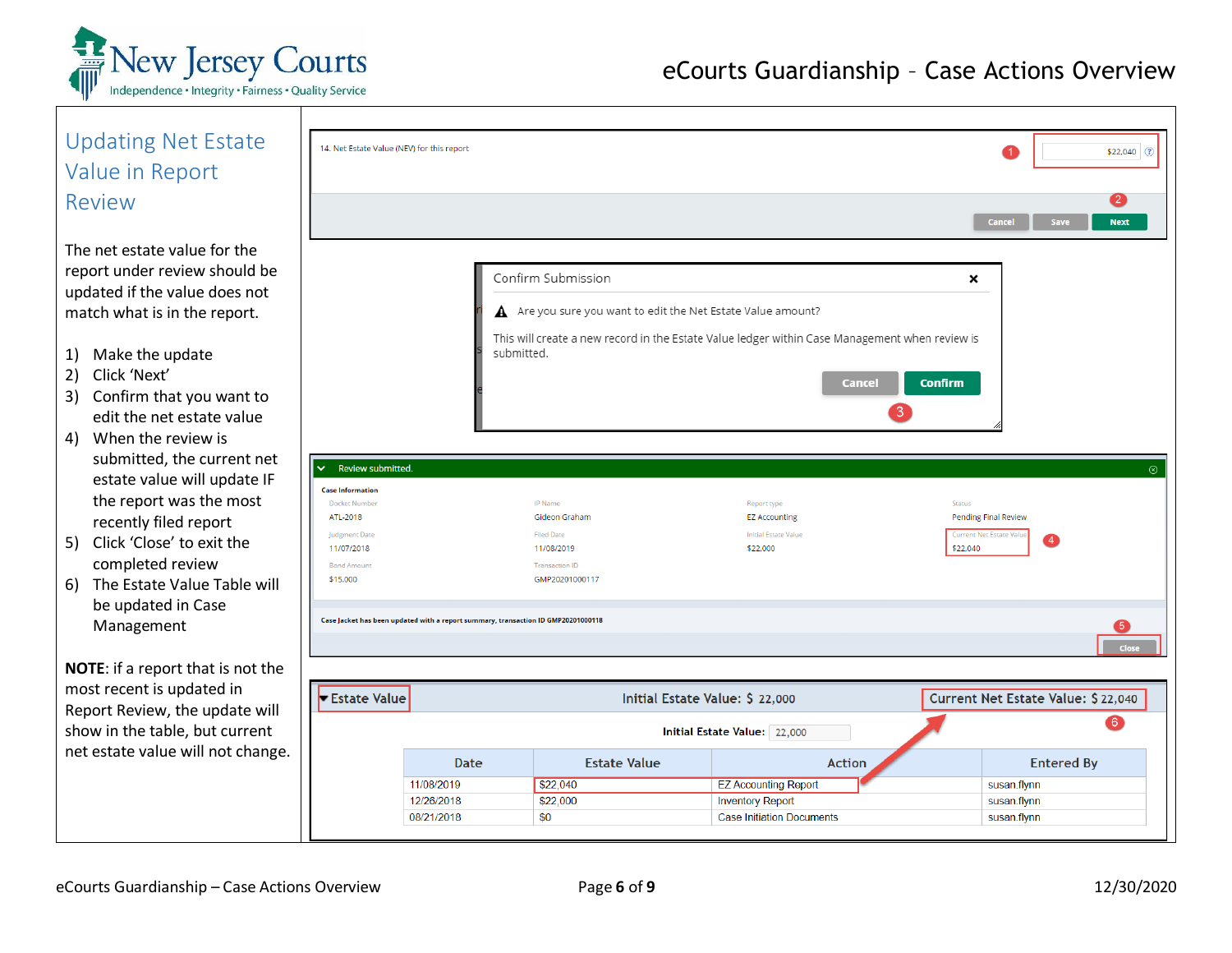

#### eCourts Guardianship – Case Actions Overview

#### Searching for Cases with Net Estate Value

Current Net Estate Value is a column in the workbasket in order to help reviewers identify cases by estate value.

Initial Net Estate Value and Current Net Estate Value can also be used as search criteria in Report Review by clicking on

| <b>New Report Review</b><br>Case Review                                                               |                         |                     |                 |                         |                            |                            |                                   |  |  |  |
|-------------------------------------------------------------------------------------------------------|-------------------------|---------------------|-----------------|-------------------------|----------------------------|----------------------------|-----------------------------------|--|--|--|
| Search by:                                                                                            | $\bigstar$ Add/Change   | <b>Reset All</b>    |                 |                         |                            |                            |                                   |  |  |  |
| There are too many results to display. Please enter additional search criteria to refine the results. |                         |                     |                 |                         |                            |                            |                                   |  |  |  |
| $C$ Refresh :<br>of 50 $\rightarrow$ $\rightarrow$<br>$1 -$                                           |                         |                     |                 |                         |                            |                            |                                   |  |  |  |
|                                                                                                       | Filed Date <sup>4</sup> | County $\triangleq$ | Docket Number ♦ | Report type $\clubsuit$ | Current Net Estate Value ♦ | Transaction ID $\clubsuit$ | Status $\triangleq$               |  |  |  |
| ⋟                                                                                                     | 2/6/2007                | <b>Burlington</b>   | 3423            | <b>Annual Report</b>    | $\mathbf 0$                | GMP201624                  | <b>Begin</b><br><b>New Report</b> |  |  |  |
|                                                                                                       | 2/6/2008                | <b>Burlington</b>   | 3423            | <b>Annual Report</b>    | $\bf{0}$                   | GMP201625                  | <b>Begin</b><br><b>New Report</b> |  |  |  |
| ⋗                                                                                                     | 2/6/2009                | <b>Burlington</b>   | 3423            | <b>Annual Report</b>    | $\pmb{0}$                  | GMP201626                  | <b>Begin</b><br>New Report        |  |  |  |
|                                                                                                       | 2/6/2010                | <b>Burlington</b>   | 3423            | <b>Annual Report</b>    | $\pmb{0}$                  | GMP201627                  | <b>New Report</b><br><b>Begin</b> |  |  |  |

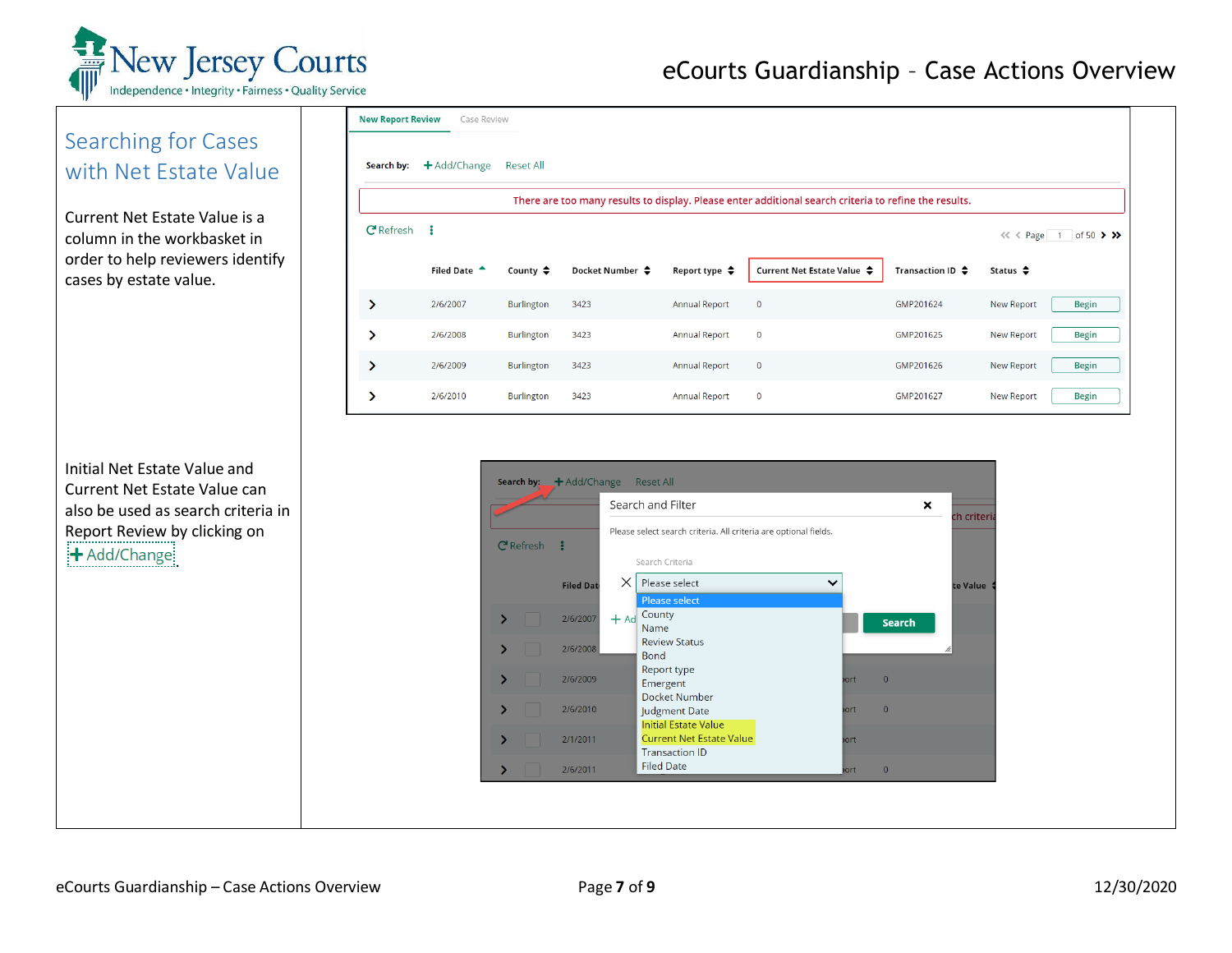

### eCourts Guardianship – Case Actions Overview

|                                             |                          | Search and Filter              |                          |                                                                  |                                                          |                            |                  | $\pmb{\times}$        |              |
|---------------------------------------------|--------------------------|--------------------------------|--------------------------|------------------------------------------------------------------|----------------------------------------------------------|----------------------------|------------------|-----------------------|--------------|
|                                             |                          |                                |                          | Please select search criteria. All criteria are optional fields. |                                                          |                            |                  |                       |              |
| Enter the value range and click<br>'Search' |                          | Search Criteria<br>$\boxtimes$ | Current Net Estate Value |                                                                  | Minimum:<br>$\checkmark$                                 | 10000                      | Maximum:         | 50000                 |              |
| The results display in the                  |                          |                                |                          |                                                                  |                                                          |                            |                  |                       |              |
| workbasket.                                 |                          | + Add Search Criteria          |                          |                                                                  |                                                          | <b>Cancel</b>              | <b>Reset</b>     | <b>Search</b>         |              |
|                                             |                          |                                |                          |                                                                  |                                                          |                            |                  |                       |              |
|                                             | <b>New Report Review</b> | Case Review                    |                          |                                                                  |                                                          |                            |                  |                       |              |
|                                             | Search by:               | + Add/Change                   | <b>Reset All</b>         |                                                                  | Current Net Estate Value - Min: \$10,000 Max: \$50,000 X |                            |                  |                       |              |
|                                             | $C$ Refresh $\vdots$     |                                |                          |                                                                  |                                                          |                            |                  | $<<$ $Page$ 1 of 16 > |              |
|                                             |                          | Filed Date <sup>4</sup>        | County $\triangleq$      | Docket Number ♦                                                  | Report type ♦                                            | Current Net Estate Value ♦ | Transaction ID ♦ | Status $\triangleq$   |              |
|                                             | ×                        | 4/16/2013                      | Warren                   | 2020-26                                                          | Inventory                                                | 24,555                     | GMP20201481      | New Report            | <b>Begin</b> |
|                                             | $\rightarrow$            | 1/7/2015                       | Warren                   | GMS-QA-9999                                                      | <b>Annual Report</b>                                     | 45,344                     | GMP2020198       | <b>New Report</b>     | <b>Begin</b> |
|                                             | $\sum_{i=1}^{n}$         | 8/17/2016                      | Essex                    | cp-0200-2016                                                     | Inventory                                                | 15,500                     | GMP2019571       | New Report            | <b>Begin</b> |
|                                             |                          |                                |                          |                                                                  |                                                          |                            |                  |                       |              |
|                                             |                          |                                |                          |                                                                  |                                                          |                            |                  |                       |              |
|                                             |                          |                                |                          |                                                                  |                                                          |                            |                  |                       |              |
|                                             |                          |                                |                          |                                                                  |                                                          |                            |                  |                       |              |
|                                             |                          |                                |                          |                                                                  |                                                          |                            |                  |                       |              |
|                                             |                          |                                |                          |                                                                  |                                                          |                            |                  |                       |              |
|                                             |                          |                                |                          |                                                                  |                                                          |                            |                  |                       |              |